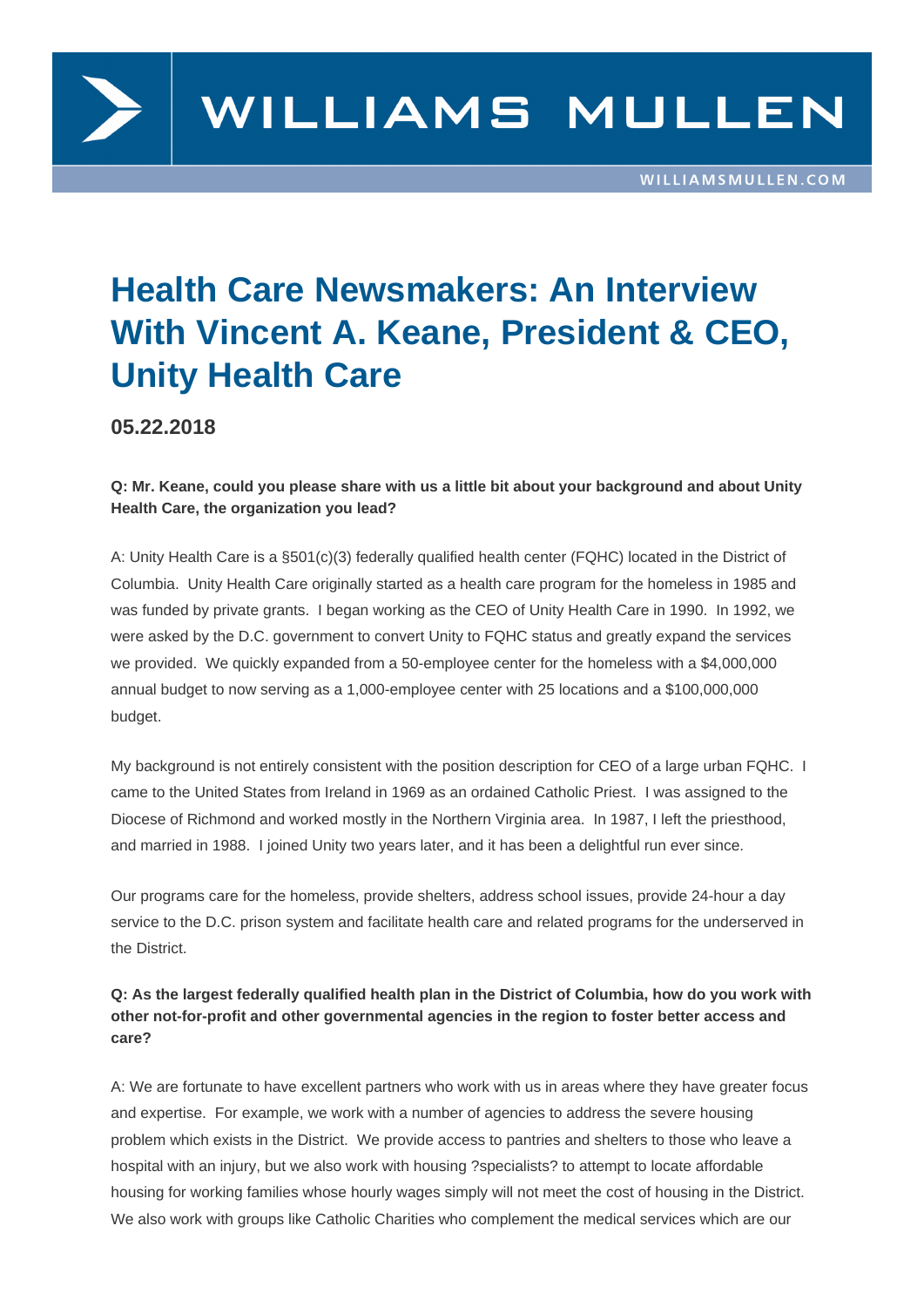While we are the largest of D.C.?s FQHCs by far, several of the smaller FQHCs provide focused services in a number of areas such as HIV treatment and prevention, immigrant centered issues, etc. We take advantage of those resources and that expertise where it will benefit the population we serve. Our constituents primarily are members of the underserved communities whose incomes are below the federal poverty line. They are often in fragile positions economically and socially. We care for all clients regardless of their ability to pay.

Among our greatest resources are the ?case managers? which we employ to coordinate care and social access among all of these systems and to help address our clients? culinary, educational, transportation, work force training or medical concerns.

## **Q: Discuss briefly your financial success in caring for the underserved in the District of Columbia.**

A: The District of Columbia has been very generous in its expansion of Medicaid coverage. As a result, over 96% of the D.C. population has some level of coverage. While we have weathered hard times in the past, we are currently fiscally able to expand our services and improve access as a result of this increased funding and coverage.

However, our recent financial success is a mixed blessing. As a result of the improved economic climate for health care for the poor in the District, a number of other players, including hospitals and national firms, are attempting to enter the market. While we welcome healthy competition, we are concerned that the new entrants may be tempted to ?cherry pick? the patients based on fiscal or ease of service considerations, and leave us at a fiscal disadvantage because of our commitment to serve everyone regardless of their circumstances. Still, we welcome the opportunity for competition, and we will ?up our game? to become an even more value driven organization focused on excellent outcomes.

#### **Q: Describe briefly five of the most important components of the services you provide.**

A: First, access to health care for our citizens is key. With 25 facilities, we try to facilitate access wherever possible, initially by being embedded in the very communities we serve.

Second, continuity of care is critical. You can buy some groceries on occasion at a 7-11, but you typically do not use a convenience store for your weekly household needs. We want to provide comprehensive care with the whole array of necessary items and services. We want to steer our patients seamlessly through the entire health care system. Soup to nuts. That is what I mean by continuity of care. We go beyond simply being an urgent care center. We provide everything from primary care to trying to address indirect social and health care needs that are a by-product of poverty.

Third, our practitioners focus on the diagnosis, treatment and resolution of specific diseases which appear in significantly greater numbers in the population which we serve. For example, diabetes, hypertension, HIV and Hepatitis C are all important focuses of our care.

Fourth, as I mentioned earlier, our commitment goes beyond direct health care. People in poverty do